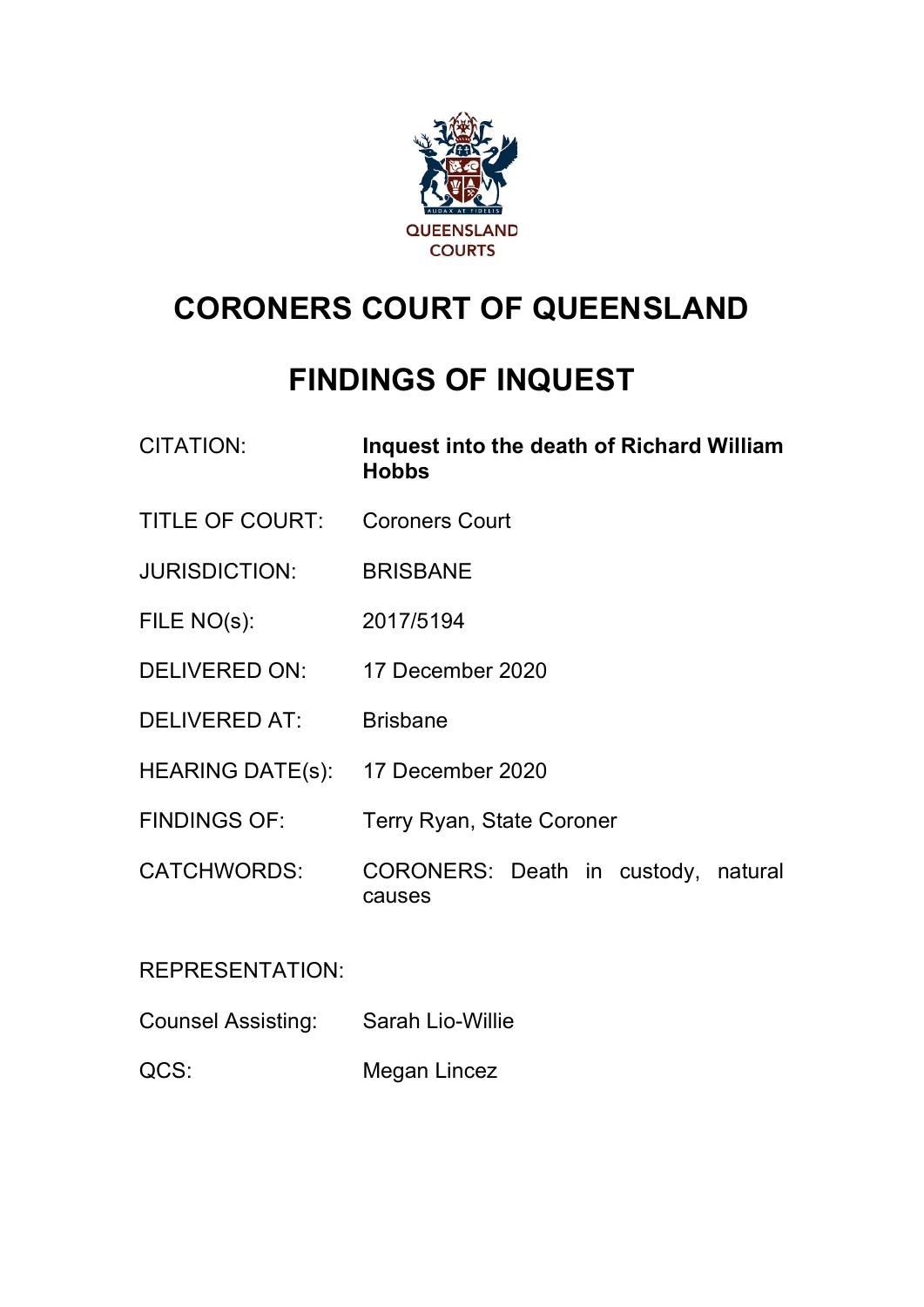| <b>Contents</b> |  |
|-----------------|--|
|-----------------|--|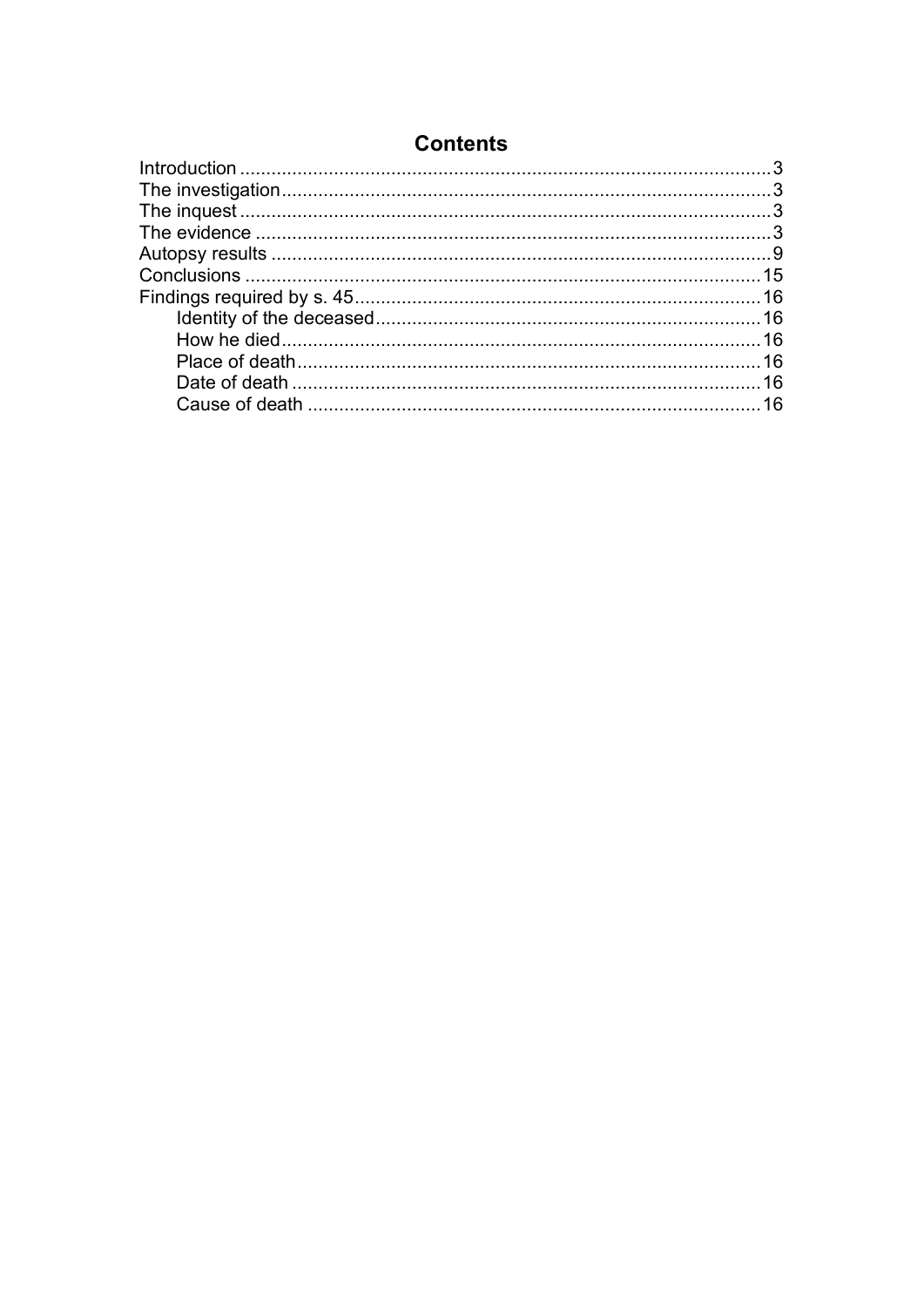# <span id="page-2-0"></span>**Introduction**

1. Richard William Hobbs was aged 48 years at the time of his death. Mr Hobbs had recently commenced a term of imprisonment at the Brisbane Correctional Centre (BCC). He suffered a variety of significant health conditions at the time of his reception to prison. On 21 November 2017, Mr Hobbs suffered a cardiac arrest and subsequently died just outside the BCC health centre.

# <span id="page-2-1"></span>**The investigation**

- 2. A targeted investigation into the circumstances surrounding Mr Hobbs' death was conducted by Detective Sergeant (DS) Stephen Carr of the Corrective Services Investigation Unit (CSIU). The CSIU report was provided on 5 January 2020.
- 3. After being notified of Mr Hobbs' death, CSIU officers attended the BCC on 21 November 2017. His correctional records and medical files from BCC were obtained. The CSIU investigation was informed by statements from relevant custodial correctional officers, medical and nursing staff at the BCC, and a prisoner who shared a cell with Mr Hobbs. These statements were tendered at the inquest.
- 4. DS Carr concluded that he was satisfied Mr Hobbs received adequate medical care as a prisoner.

# <span id="page-2-2"></span>**The inquest**

5. As Mr Hobbs died while he was in custody, an inquest was required by s 27 of the *Coroners Act* 2003. The inquest was held on 17 December 2020. All the statements, medical records and material gathered during the investigation into Mr Hobbs' death were tendered to the court. Counsel Assisting proceeded to submissions in lieu of any oral testimony being heard.

# <span id="page-2-3"></span>**The evidence**

#### *Personal History*

6. Mr Hobbs was the father of five children. He was married in 1991 and separated in 2011. At the time of Mr Hobbs' death his next of kin was identified as his mother, Merle McIlveen. She was aware of his medical conditions and told investigators about his hospital admissions before he was incarcerated. Unfortunately, Ms McIlveen died on 26 December 2018 before police obtained a formal statement from her. Mr Hobbs' other family members had no contact with him in prison or involvement in the coronial investigation.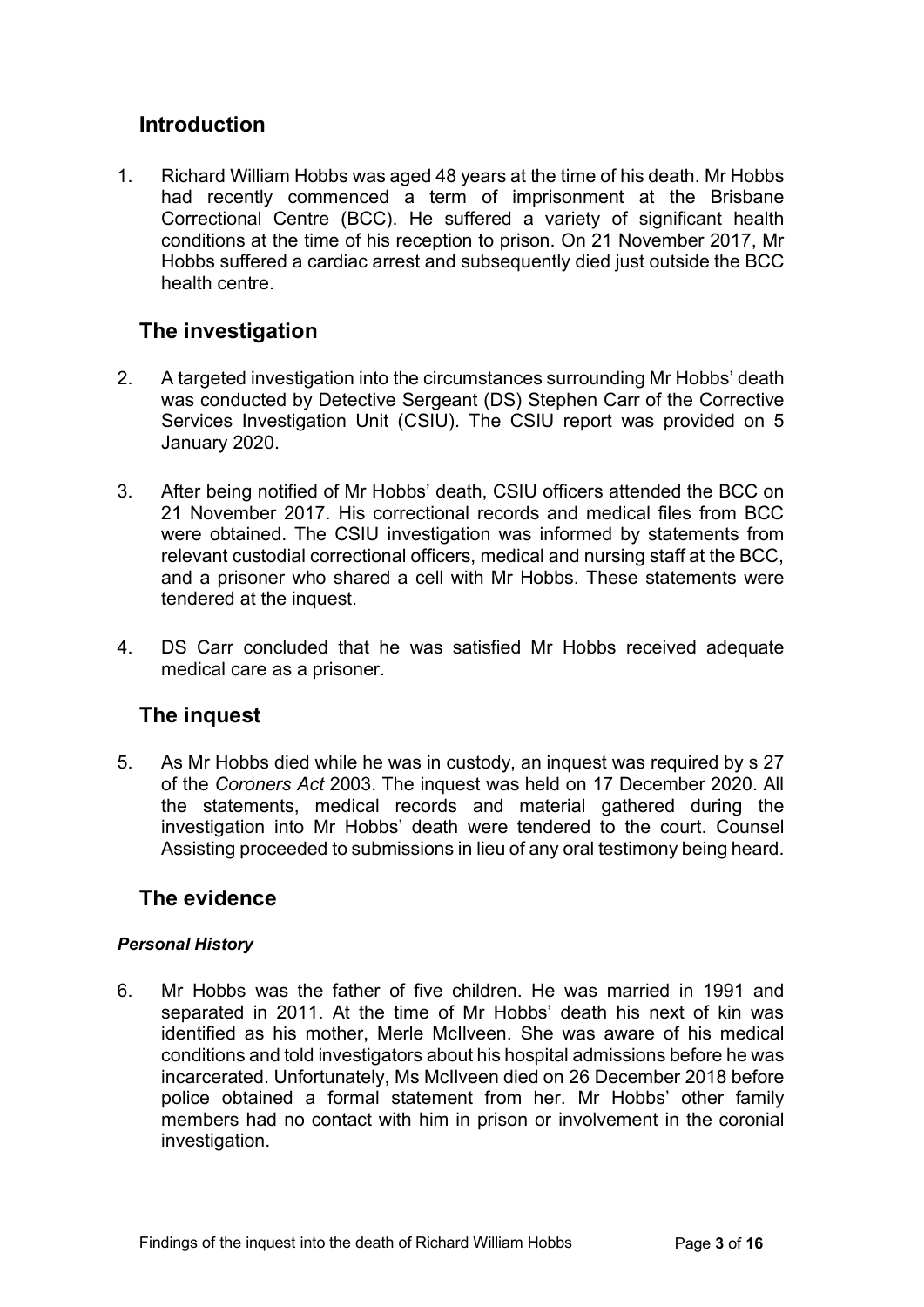#### *Criminal history*

- 7. Mr Hobbs had a single entry on his criminal history. He was sentenced on 10 October 2017 to a head sentence of 3 years 6 months imprisonment for:
	- 1 x rape
	- 2 x sexual assault
	- 6 x indecent treatment of a child under 16 years.
- 8. The term of imprisonment was to be suspended for 4 years after serving 12 months in custody.

#### *Medical history*

- 9. Mr Hobbs had several co-morbidities, including diabetes, obesity, blood pressure and cardiac problems. As a result, he was required to attend the prison health centre three times a day to test his blood sugar level and receive insulin.<sup>1</sup> Mr Hobbs had difficulty walking up the hill to visit the BCC health centre. Consequently, he needed to use a bariatric wheelchair to move between his unit and the centre.<sup>[2](#page-3-1)</sup>
- 10. Before his sentence, Mr Hobbs underwent percutaneous coronary intervention on 13 September 2017 using a drug-eluting stent to the mid left ascending artery for severe coronary artery disease, along with a 'plain old balloon angioplasty' to the first diagonal arterial branch. He experienced further chest pain post procedure for which he was admitted to Royal Brisbane and Women's Hospital (RBWH) from 25 to 27 September 2017[.3](#page-3-2)
- 11. On 10 October 2017, at the time of his reception at BCC, Mr Hobbs complained of chest pains and advised correctional staff that he had taken two sprays of angina medication, but this was ineffective. The Queensland Ambulance Service (QAS) was called and he was transported to the Princess Alexandra Hospital (PAH) where he was admitted to the secure unit.
- 12. On 16 October 2017, Mr Hobbs was returned to BCC late in the evening. BCC nursing staff rang the Visiting Medical Officer (VMO) and read out the hospital discharge summary. The VMO gave a phone order for the medications required. Mr Hobbs' medication chart was subsequently updated, and his medications included:
	- Aspirin 100mg to be taken orally in the morning for his history of ischemic heart disease (IHD)

<span id="page-3-0"></span> $1$  Fx B<sub>8</sub>

<span id="page-3-1"></span> $2$  Fx B<sub>2</sub>

<span id="page-3-2"></span> $3$  Fx F – West Moreton SAC 1 HEAPS Prison Health RM175074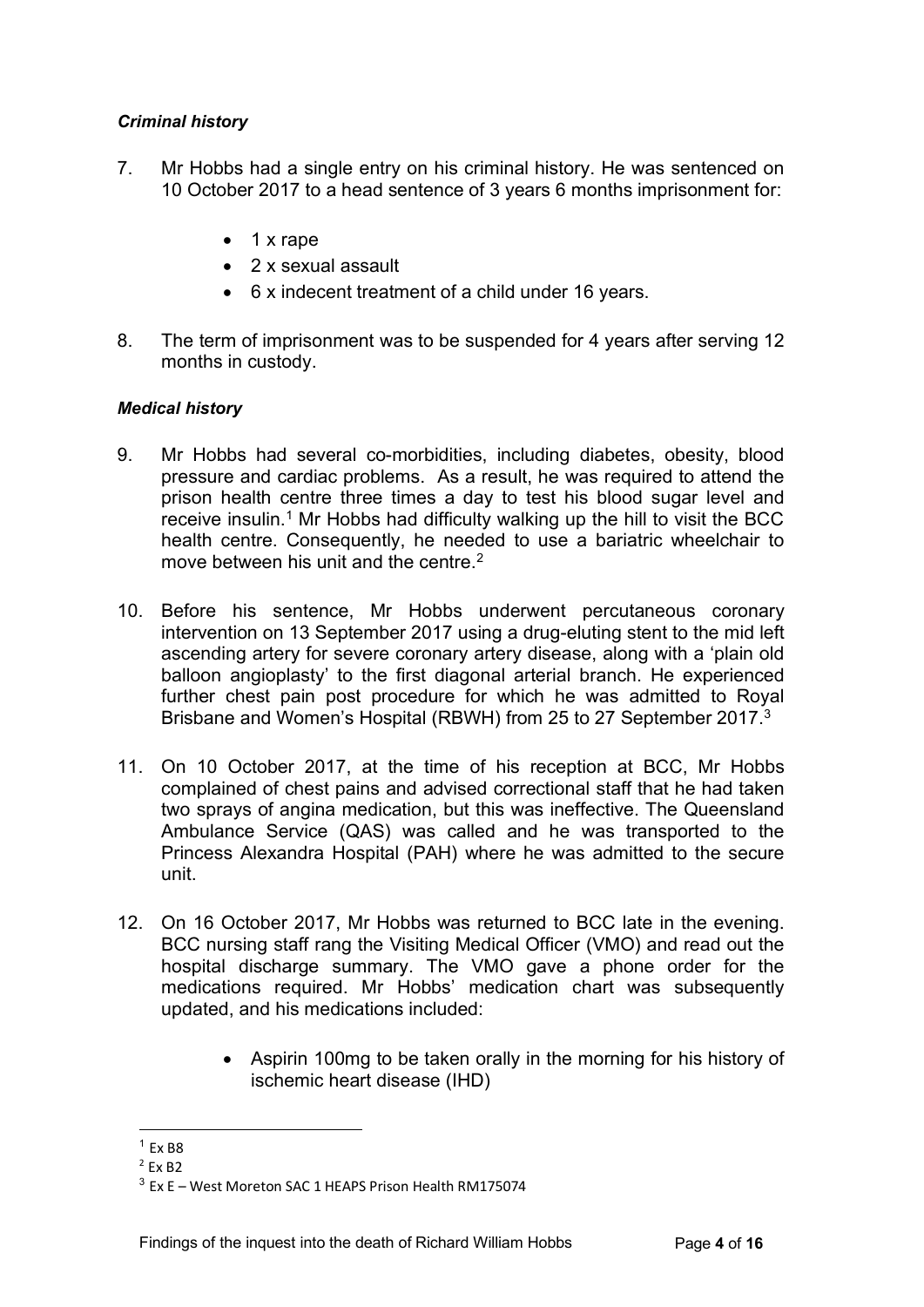- Atorvastatin 80mg daily to be taken orally for IHD
- Vitamin D 1000 as a supplement
- Clopidogrel 75mg in the morning for IHD
- Frusemide 40mg in the morning
- Frusemide 20mg at lunch
- Lantus insulin 44 units to be taken subcutaneously with meals
- Metformin XR 1gm to be taken orally at night for diabetes
- Pantoprazole 40mg to be taken orally in the morning for GORD
- Paracetamol 1g to be taken orally three times daily for pain
- Pregabalin 75mg to be taken orally twice daily for pain
- Ramipril 5mg to be taken orally one daily for hypertension
- 13. On his return from the PAH, Mr Hobbs was categorised as a Category 3 patient, which required the VMO to see him within 14 days.[4](#page-4-0)
- 14. On 19 October 2017, Mr Hobbs was found to be in a semi-conscious state and a *Code Blue* was called. Mr Hobbs complained of chest pain and said he felt like he had "been hit by a truck". After monitoring using the Queensland Adult Deterioration Detection System (Q-ADDS) tool, he was transferred to the PAHSU for examination and treatment. Mr Hobbs was discharged from the hospital and returned to BCC the same day. [5](#page-4-1)
- 15. On 27 October 2017, 17 days after his term of imprisonment started, Mr Hobbs was seen by the VMO at the BCC satellite clinic. The VMO made a referral to an optometrist and podiatrist in view of Mr Hobbs' concerns about callous build up and a recurrent ulcer under his right food. Mr Hobbs was commenced on Amitriptyline (Endep) 10mg to be taken orally at night for nerve pain management. The VMO also ordered bloods be taken and collected. The plan was to see Mr Hobbs again in four weeks unless he indicated he wanted to be seen sooner. $6$
- 16. On 31 October 2017, Mr Hobbs was again seen by the VMO at the BCC satellite clinic. The results of the blood test noted that his renal function was showing signs of impairment. The VMO then reduced the morning dose of Frusemide from 40mg to 20mg.<sup>[7](#page-4-3)</sup>

<span id="page-4-0"></span> $4$  Fx B<sub>10</sub>

<span id="page-4-1"></span> $5$  Ex D – Incident 217573 191017; Ex E – HOBBS, Richard F08220 PHS Vol 1 IM

<span id="page-4-2"></span><sup>6</sup> Ex B10

<span id="page-4-3"></span> $7$  Fx B<sub>10</sub>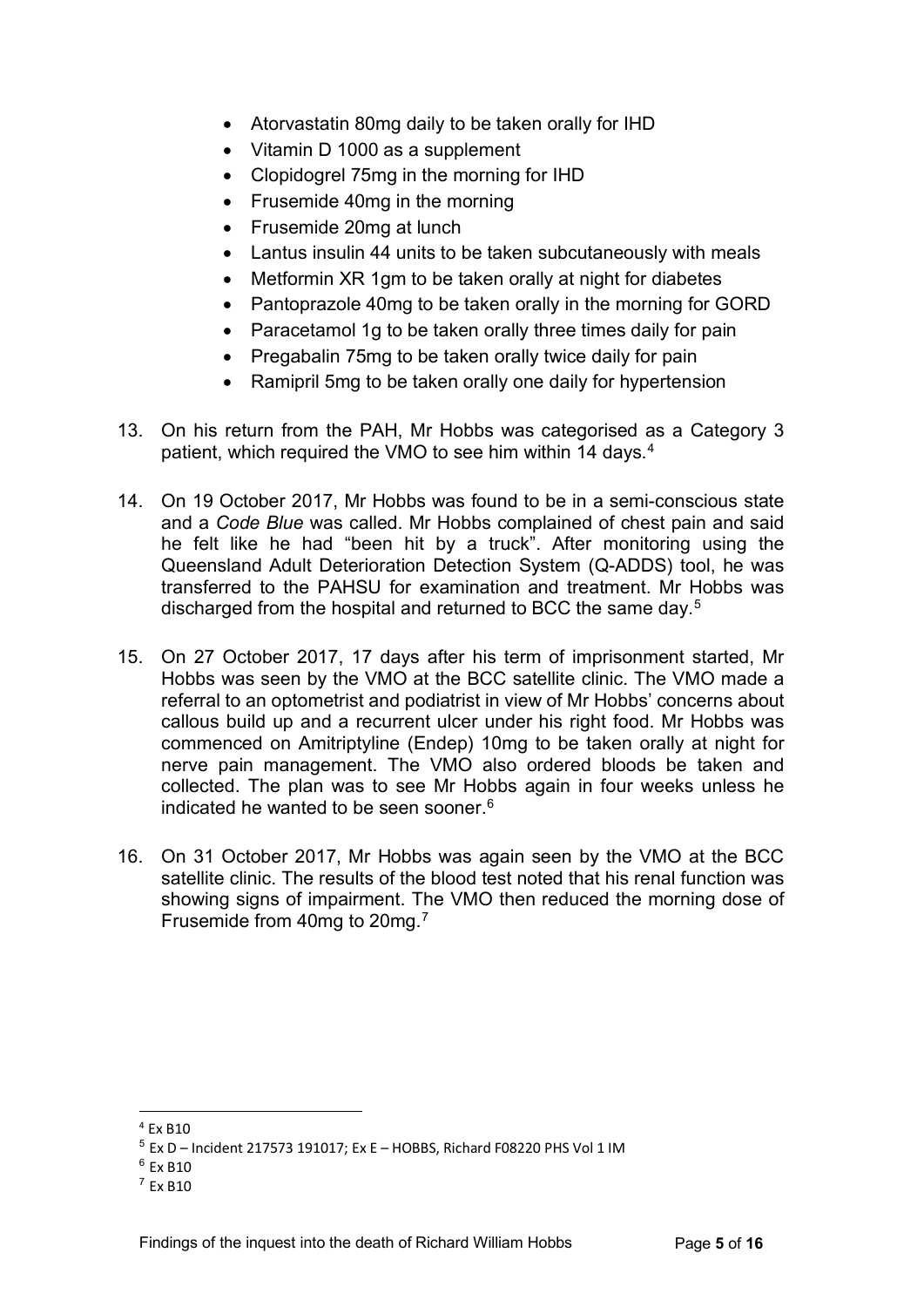- 17. On 1 November 2017, a nurse was called to attend Mr Hobbs' cell at about 2:00am. Mr Hobbs complained of vomiting and diarrhoea since he had been locked in his cell after dinner at about 6:00pm. He advised the nurse of stomach pains he had since lunch time. The nurse undertook his observations, all of which were within normal limits. The nurse considered he needed medication to stop the diarrhoea, and was administered nurse initiated Loperamide 4mg. It was not clear what had caused the vomiting and diarrhoea. [8](#page-5-0)
- 18. On 13 November 2017, Mr Hobbs attended the Royal Brisbane Women's Hospital (RBWH) for a review at the cardiology clinic and returned to BCC that same day.<sup>[9](#page-5-1)</sup>
- 19. On 14 November 2017, the VMO was asked to make medication changes to Mr Hobbs' medical chart following his visit to the RBWH the previous day. No outpatient consultation notes were provided to explain the reason for the medication changes. When the VMO called the RBWH, a nurse advised that a letter would be sent within one week.
- 20. Later that day the VMO reviewed Mr Hobbs. Mr Hobbs advised the VMO the reasons he was prescribed certain medications but was uncertain about others. Mr Hobbs advised the VMO he had increased swelling and pain from the distal quads to his calf. The VMO assessment was that he was afebrile with no heat or redness in the leg. The plan was to commence Mr Hobbs on Ibuprofen and Colchicine, evaluate him overnight, and await the letter from the RBWH cardiology outpatient department (OPD). The VMO noted there was no history of deep vein thrombosis (DVT).<sup>[10](#page-5-2)</sup>
- 21. On 17 November 2017, upon review of Mr Hobbs' pathology results (Ddimer) it was considered that he would require imaging and hospital treatment to exclude and/or treat a DVT. He was taken to the PAH that morning. There was no evidence of DVT found. However, a chest x-ray revealed "alveolar opacification throughout the right mid zone, suggestive of pneumonic consolidation" and "blunting of the right costophrenic angle" which likely represented a small pleural effusion.<sup>[11](#page-5-3)</sup> Mr Hobbs was discharged and returned to BCC that same day.
- 22. On 18 November 2017, Mr Hobbs attended the health centre for a blood sugar level check and to self-administer insulin. He advised the nurse that he was told by the hospital that he had a chest infection and he requested antibiotics. The nurse conducted a physical assessment of Mr Hobbs and listened to his chest which was clear with decreased air entry to the bases. There were no crackles or wheezes noted. He could speak in full sentences and had a dry cough which was unproductive.

<span id="page-5-0"></span> $8$  Fx B11

<span id="page-5-1"></span> $9$  Ex E – HOBBS, Richard F08220 PHS Vol 1 IM, pg. 43

<span id="page-5-2"></span><sup>10</sup> Ex B10

<span id="page-5-3"></span><sup>11</sup> Ex E – West Moreton SAC 1 HEAPS Prison Health RM175074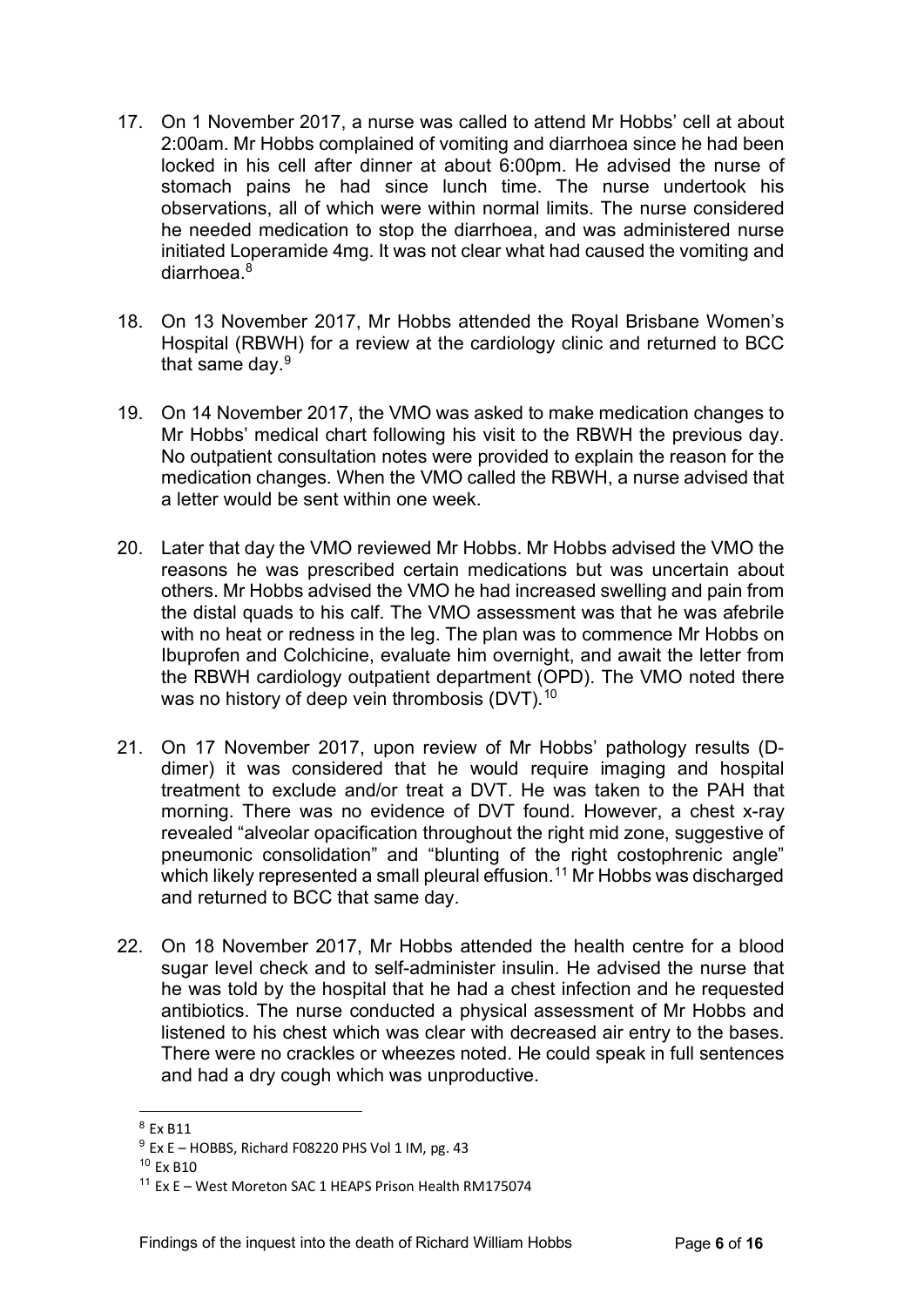- 23. Given his vital signs were normal the nurse decided not to commence antibiotics as there were no signs of chest infection. After Mr Hobbs left the health centre, the nurse reviewed the 'Statement of Attendance' from the PAH Emergency Department dated 17 November 2017. The statement recommended that if Mr Hobbs *'develops respiratory symptoms in the next 2-3 days it would be reasonable to commence oral antibiotics.'[12](#page-6-0)*
- 24. On 19 November 2017, Mr Hobbs was reviewed at the BCC medical centre and found to have a mildly elevated temperature of 37.6°C, reduced oxygen saturations of 92% and his chest was slightly wheezy. He was commenced on oral antibiotics (amoxycillin) after discussion with the Nurse Practitioner (NP). [13](#page-6-1)

#### *Events leading up to the death.*

- 25. On 21 November 2017, at about 5:00am a *Code Blue* was called for nurses to attend Mr Hobbs' cell. On arrival, Mr Hobbs complained of shortness of breath. The nurse listened to his chest and noted wheezes in the right lung. Mr Hobbs told nurses he had been commenced on antibiotics and said he had been sleeping on his side when he woke feeling distressed and short of breath. He self-administered 2 puffs of Ventolin in front of nurses. This seemed to improve his breathing. He was told that he would be reviewed at the health centre later when he attended for his blood sugar check at 7:30am. He was satisfied with this plan.<sup>[14](#page-6-2)</sup>
- 26. At approximately 7:20am, Mr Hobbs arrived at the health centre for his blood sugar level check and insulin. Mr Hobbs appeared anxious, which was not uncommon due to his health and mobility issues. Nursing staff auscultated his chest and did not note any crackles or stridor. A mild right sided wheeze was noted in the right middle lobe, which Mr Hobbs was using Ventolin for. He appeared well enough to return to his unit. Blood pressure was elevated (169/93), oxygen saturations were acceptable (94% on room air), heart rate was elevated (99), respiratory rate was normal (20) and he was afebrile (36.4).
- 27. At approximately 12.30pm, nursing staff attended Mr Hobbs' unit to conduct a blood sugar level check. Upon arrival a correctional officer (CO) informed nursing staff that Mr Hobbs refused to leave his cell or to accept other visitors because he had diarrhoea and wanted to rest. Nursing staff attended Mr Hobbs' cell, but he declined to see them. Arrangements were made for his insulin to be made available for his evening check at 3.30pm at the clinic.

<span id="page-6-0"></span><sup>12</sup> Ex B12

<span id="page-6-1"></span><sup>13</sup> Ex A3

<span id="page-6-2"></span><sup>14</sup> Ex B12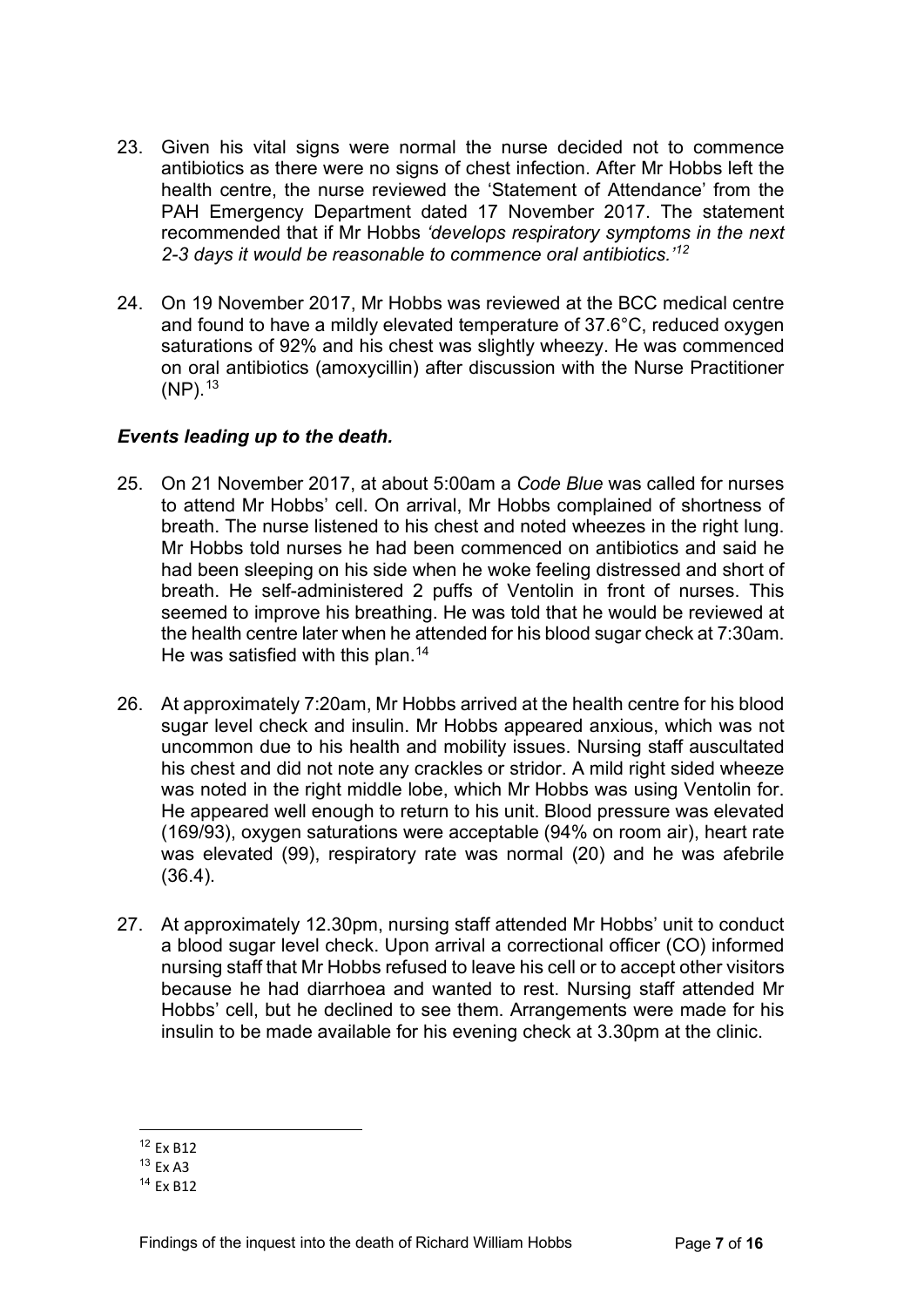- 28. As the day progressed nursing staff had not seen the VMO or NP to discuss Mr Hobbs' condition. They were advised that the VMO was working in the Satellite Clinic, which was in the south side of the prison and accessible only by two large flights of stairs. It was not practical for Mr Hobbs to be reviewed there as he was not capable of climbing the stairs. Given this, it was decided to wait until a NP arrived at the centre to discuss Mr Hobbs' situation.[15](#page-7-0)
- 29. At approximately 3:07pm, Mr Hobbs' cellmate was in the common area of the unit and observed Mr Hobbs laying on a mattress on the floor, groaning and saying he could not get up. Correctional officers (CO's) were notified and attended his cell. When asked what had happened, Mr Hobbs murmured in response and told officers he could not get up from the ground. At 3:09pm a *Code Blue* was called for medical staff only to attend Mr Hobbs' cell.
- 30. Two registered nurses (RN's) arrived at Mr Hobbs' cell at approximately 3:14pm. Mr Hobbs was lying on his side on the floor of the cell. He was responsive with the nurses. He told them he had gastro all day with diarrhoea and vomiting, and when he stood up, he felt weak and fell on the ground and hurt his right shoulder. He did not report hitting his head. An oxygen mask was placed on Mr Hobbs to assist with his low oxygen saturation levels. However, Mr Hobbs did not want to keep the mask on because of feelings of claustrophobia. After nurses reassured him that he needed to keep the mask he agreed to do so. The correctional officers assisted him onto the stretcher trolley, and he was taken to the health centre. On the way to the health centre Mr Hobbs kept trying to take the oxygen mask off.<sup>16</sup>
- 31. Upon arrival at the health centre the RN's requested a review of Mr Hobbs' by a NP) and requested that he be transferred to hospital. The NP took over treatment of Mr Hobbs and observed him to be grossly swollen with normal colour. He was in pain, distressed, short of breath and sweaty. The result of the NP's assessment was that he had a productive cough, spitting sputum and distended abdomen. On auscultation his chest had crackles and wheeze. The NP determined that Mr Hobbs was possibly suffering from pneumonia, sepsis or congestive cardiac failure. He administered pain relief and antibiotics and called the QAS at 4:15pm. The VMO was present at BCC that day but the NP did not consult them, instead was comfortable with his assessment that Mr Hobbs was in an emergency and required an ambulance. $17$

<span id="page-7-0"></span><sup>15</sup> Ex B2

<span id="page-7-1"></span><sup>16</sup> Ex B13

<span id="page-7-2"></span> $17$  Fx B1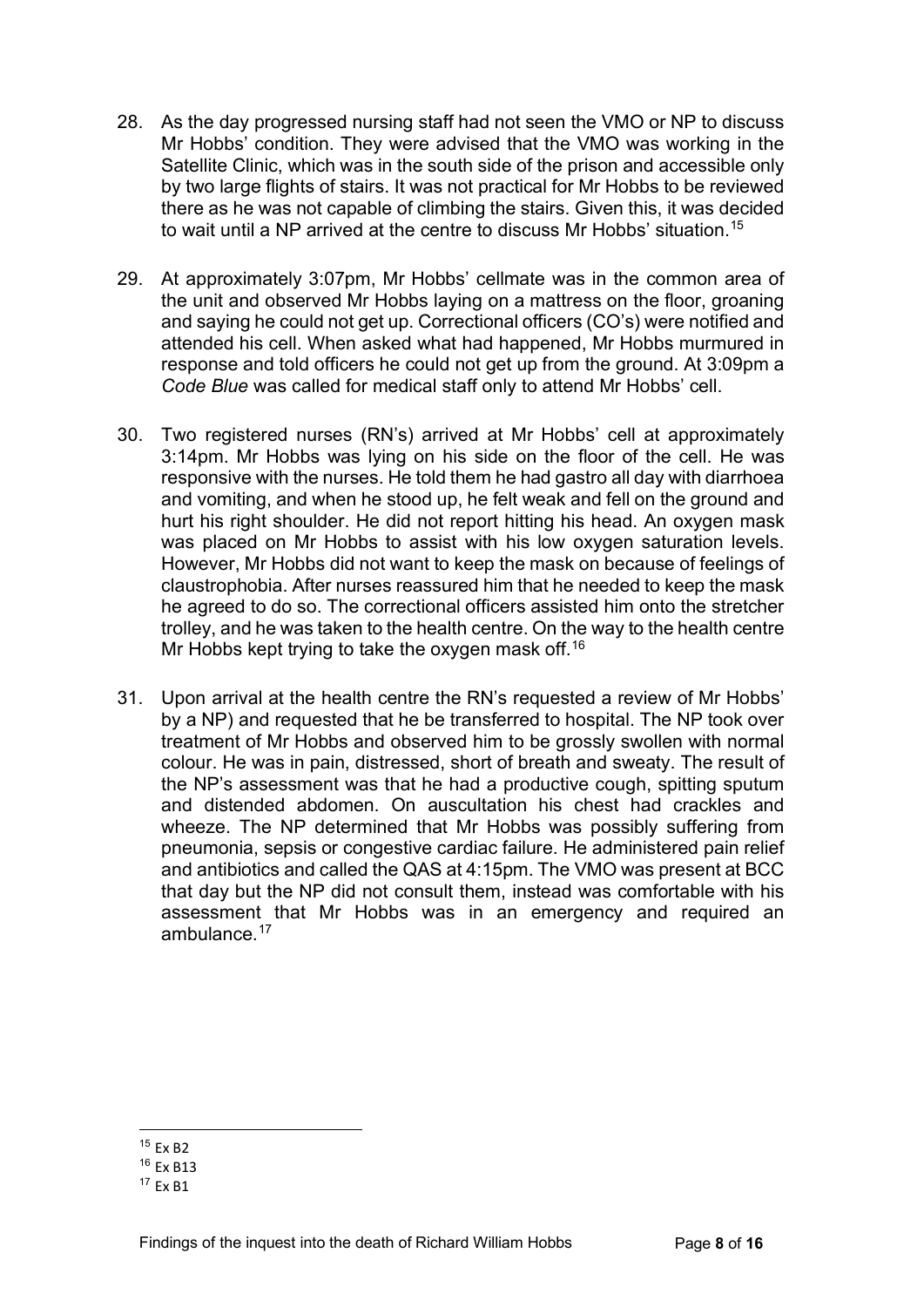- 32. The QAS arrived at BCC 4:28pm and Mr Hobbs was wheeled to the ambulance on the stretcher trolley he was originally placed on in the unit. Once at the back of the ambulance bay Mr Hobbs had to be removed from the stretcher trolley as there were stairs to the ambulance that prisoners needed to use to get to the ambulance. There was no ramp. The trolley could not be taken down the stairs. Mr Hobbs was mildly short of breath as he was assisted down the stairs. He walked approximately 4 metres.<sup>18</sup> He was then assisted onto the stretcher and loaded into the ambulance. At this time paramedics exited the ambulance so that correctional officers could place restraints on him.[19](#page-8-2)
- 33. At this time, Mr Hobbs had a cardiac arrest and lost consciousness, and a *Code Blue* was called at 4:53pm. Mr Hobbs was removed from the ambulance, and paramedics began CPR. Nursing staff arrived from the health centre and assisted in resuscitative efforts, including CPR and the administration of adrenaline. Mr Hobbs was declared life extinct at 5:26pm.<sup>[20](#page-8-3)</sup>

## <span id="page-8-0"></span>**Autopsy results**

- 34. An external and full internal post-mortem examination (*to the extent necessary to determine cause of death)* was performed by Dr Nadine Forde on 23 November 2017 at the Queensland Health Forensic and Scientific **Services**
- 35. The external examination showed a morbidly obese man (height 181cm, weight 141 kg) with evidence of recent medical therapy. There were no significant injuries.
- 36. A focused internal examination showed:
	- Severe coronary atherosclerosis with no acute thrombosis;
	- A dilated heart with areas of old and recent infarction (10-14 days);
	- Firm, heavy right lung with purulent fluid in the airways Microscopic examination showed acute and organising bronchopneumonia throughout the lungs, most prominent in the right lower lobe, as well as chronic bronchitis;
	- Right-sided pleural effusion;
	- Small abdominal ascites:
	- Sternal and rib fractures consistent with the effects of CPR;
	- Congested liver with some scarring and chronic inflammation;
	- Acute gastritis.
- 37. CT scans showed coronary artery calcification, right pleural effusion and patchy opacification of the lungs, consistent with the microscopic findings of bronchopneumonia.

<span id="page-8-1"></span><sup>18</sup> Ex A3

<sup>19</sup> Ex A4

<span id="page-8-3"></span><span id="page-8-2"></span> $20$  Ex B11, Ex B16, Ex D – BCC occurrence log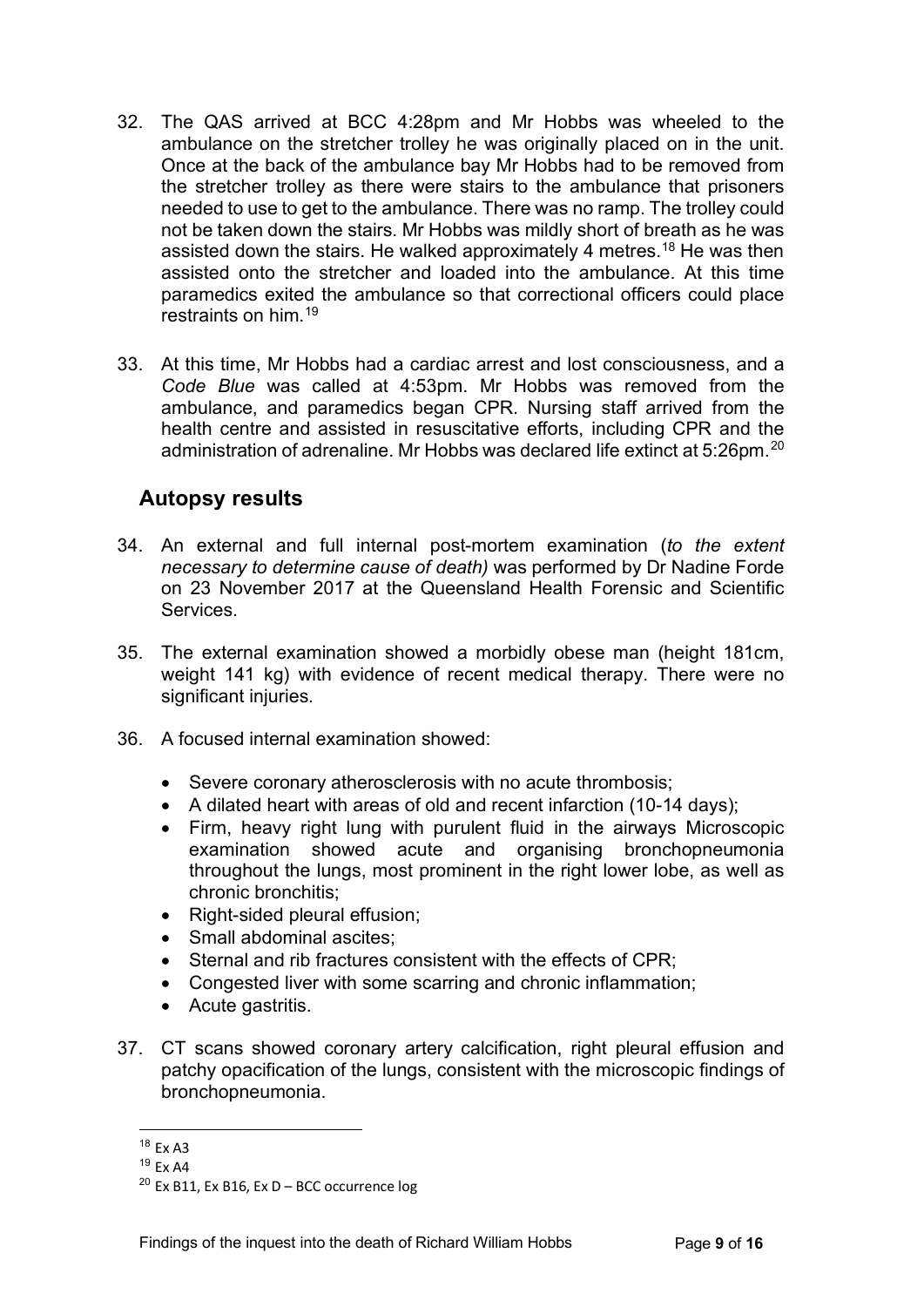- 38. Toxicological analysis of post-mortem femoral vein blood detected prescription and over the counter medications only.
- 39. Dr Forde concluded that the cause of death was coronary atherosclerosis. This is a condition in which the arteries of the heart become narrowed by fatty plaques and impair blood flow to the heart. This can lead to heart attacks (infarction), sudden abnormal heart rhythms and heart failure. There were changes in the heart indicating areas of recent infarction of around 10-14 days on the background of old infarction. Mr Hobbs had also been complaining of leg swelling, had a right sided pleural effusion and a congested liver, which are features which can be seen in heart failure. His collapse in the ambulance was in keeping with a sudden cardiac event.
- 40. Mr Hobbs also had chronic bronchitis and acute bronchopneumonia, which was likely to have been a significant contributing factor. Diabetes mellitus and morbid obesity were also considered to be contributing factors as these conditions can predispose to infection and place additional strain on the heart.

#### **Human Error and Patient Safety Analysis**

- 41. A Human Error and Patient Safety (HEAPS) analysis report conducted by WMHHS identified the following as contributing factors:
	- Patient with complex multi-morbidity;
	- Diffuse diabetic disease, with micro and macro complications;
	- High body mass index;
	- Chest x-ray on 17 November 2017 identified possible pneumonia changes and a small pleural effusion;
	- Delay in commencing treatment for pneumonia;
	- Patient located in the correctional environment;
	- Possible poor understanding by secondary and tertiary health services of the capacity, capability and resources of primary health services within correctional centres;
	- Inadequate monitoring;
	- Failure to recognise and respond to deterioration;
	- Early warning response system not sued for general observations;
	- Failure to rescue patient:
	- Patient walked from health centre to ambulance vehicle; and
	- Design issues with ambulance access area at back of health centre.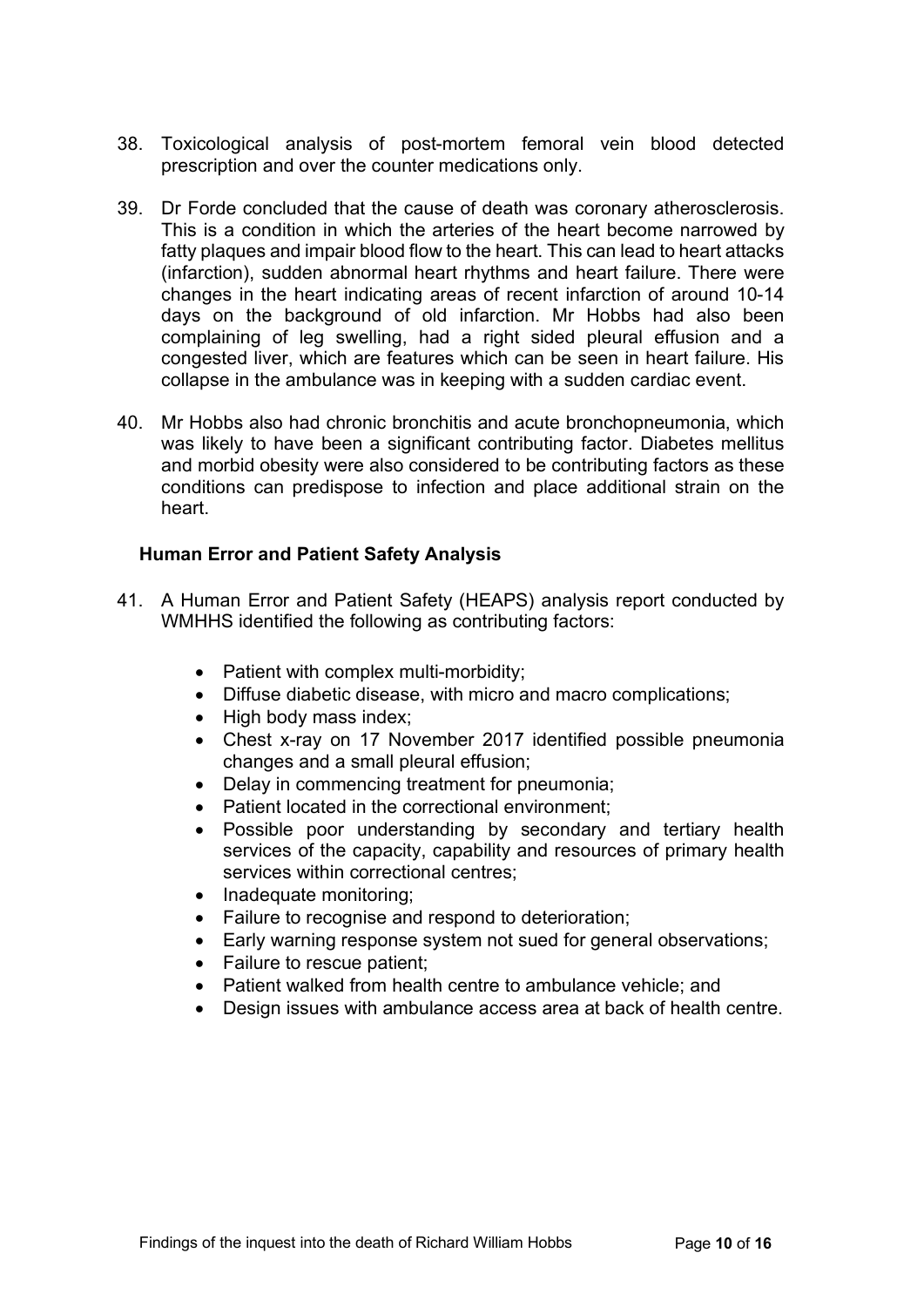#### *Information sharing*

- 42. When Mr Hobbs returned from the RBWH on 13 November 2017, the VMO did not make all the changes to Mr Hobbs' medication as requested by the RBWH because he wanted to see the OPD report to confirm why the changes were required. He called the RBWH to clarify the situation. The OPD letter was received after Mr Hobbs' death and was dated 21 November 2017, the day of his death.
- 43. The VMO stated he would have made the medication changes recommended had the letter been available to him at the time. However, having regard to the letter the VMO considered that the proposed changes were aimed at improving Mr Hobbs' long term cardiac management rather than treating acute symptoms. There were no acute concerns arising from the cardiology review.
- 44. The VMO also commented that in his experience, very few prisoners attend the RBWH because the PAH has the only secure unit in Brisbane. The usual practice following PAH outpatient appointments is that the BCC health centre routinely receives a faxed copy of the OPD notes the same day. The BCC does not have such an established routine with other hospitals including the RBWH <sup>[21](#page-10-0)</sup>

#### *Absence of a ramp*

- 45. The back of the health centre where the ambulance access is situated has a heavy locked door which is opened by QCS officers. There were two separate steps. The top step was approximately 13cm deep and lead down a 3m stretch of sloping concrete to the second step, which was approximately 18cm deep. Therefore, staff were unable to safely manoeuvre a stretcher or wheelchair out of the health centre to an ambulance.
- 46. Ambulance vehicles park outside a heavy locked double wired gate. Only one side of the gate may have been opened at a time. Paramedics required Mr Hobbs to walk from just inside the back door of the health centre to the outside wire gate, where he was then placed on a QAS stretcher and loaded into the ambulance  $22$
- 47. The HEAPS report discussed requests going over some time to have a ramp installed to the ambulance reception area at the back of the health centre. The issue had been tabled and discussed at QCS and Queensland Health Forums. The Nursing Director PHS had been told by Building and Services (BAS) and QCS facilities that the area was not able to support the changes due to building code limitations. The issue was therefore placed on the WHMHHS, Mental Health & Specialised Service risk register (DIV17) in 2016, as a medium risk, with a response that the risk be tolerated. $^{23}$  $^{23}$  $^{23}$

<span id="page-10-0"></span> $21$  Fx B<sub>10</sub>

<span id="page-10-1"></span><sup>22</sup> Ex E – West Moreton SAC 1 HEAPS Prison Health RM175074

<span id="page-10-2"></span><sup>23</sup> Ex E – West Moreton SAC 1 HEAPS Prison Health RM175074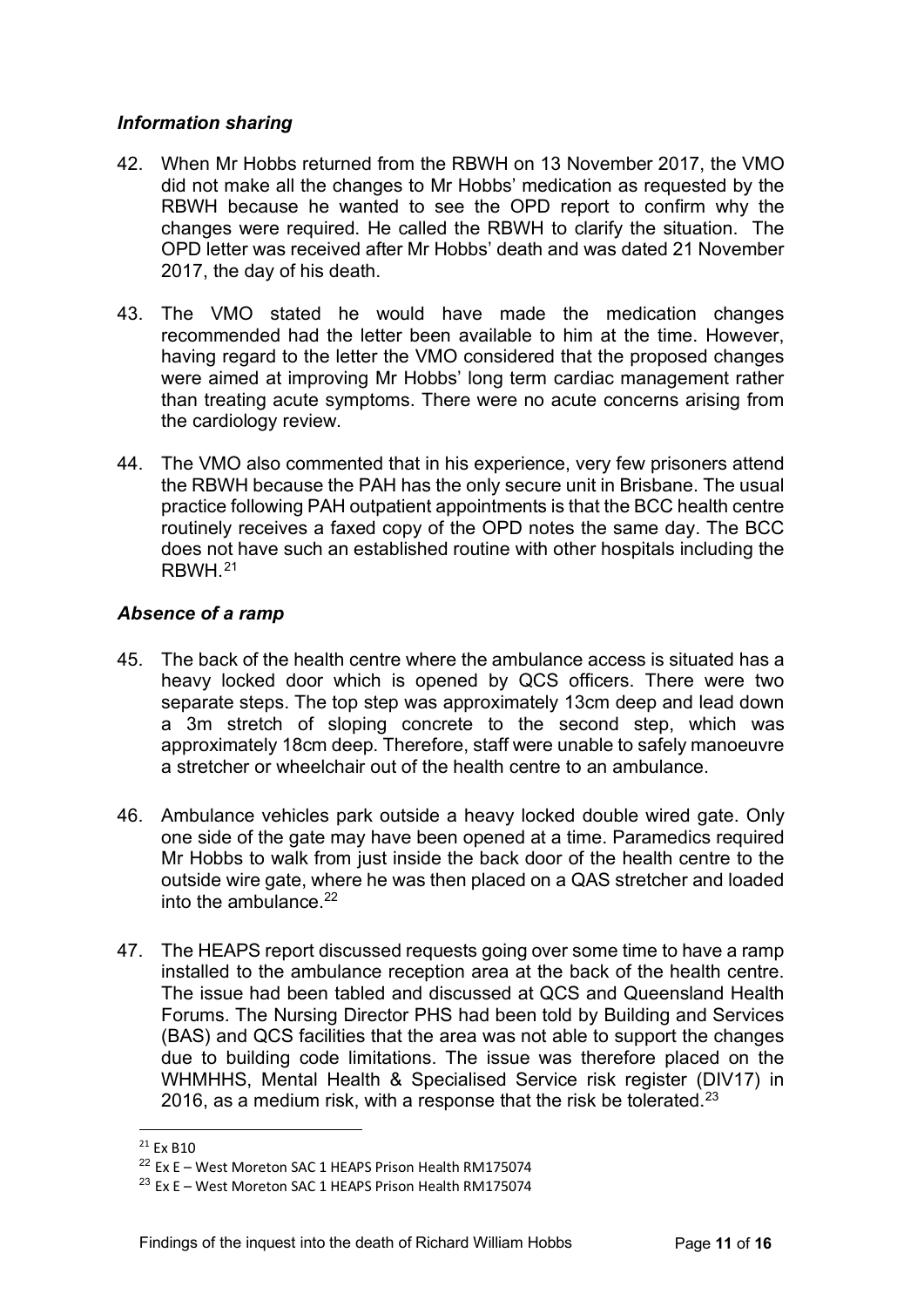#### *Progress notes and handover information on 20 November 2017*

- 48. The HEAPS report discussed that care planning would have been supported by the development of a plan for follow up and the implementation of strategies to ensure safety netting. The plan would have identified the health issue, articulated the monitoring requirements, set parameters for escalation, noted the requirement for a clinical review by the nurse practitioner or medical officer, and established the time frame.
- 49. There were no observations of vital signs or clinical entry made in relation to the patient's progress or mention on the clinical handover sheet from the beginning of the afternoon shift on 19 November 2017, when the antibiotics were ordered, to the time of the first code blue on 21 November 2017. However, on 20 November 2017 blood glucose levels were recorded and medications were given, at the usual breakfast, lunch and dinner times.

#### *Use of the Queensland Adult Deterioration Detection System (Q-ADDS) tool*

- 50. The HEAPS review noted that while vital sign and observation assessment using Q-ADDS is a mandatory requirement for all prison *Code Blue* events, the use of Q-ADDS at other times is deferred to clinical judgment. Each person who saw Mr Hobbs considered their episode of care with him did not raise any red flags. However, there were subtle trends of deterioration for Mr Hobbs with complex multi-morbidity. From a retrospective point of view, the antipyretic properties of Ibuprofen 400mg twice daily may have potentially masked symptoms of fever and clouded the clinical picture.
- 51. The Primary Clinical Care Manual 2016 noted that clinical incident analysis involving early warning response systems has demonstrated issues with clinician failure to use the tools, incomplete recording of observations and clinician failure to take the actions indicated by the score. There needs to be a shift in focus from just crisis management in the PHS to monitoring of trends in vital signs to facilitate early detection and response to deterioration.
- 52. The review noted that Q-ADDS remains a valuable tool in the PHS in emergency situations for recording observations, assessment and treatment, as well as for communication and handover to ambulance and tertiary health care providers when the patient requires transfer.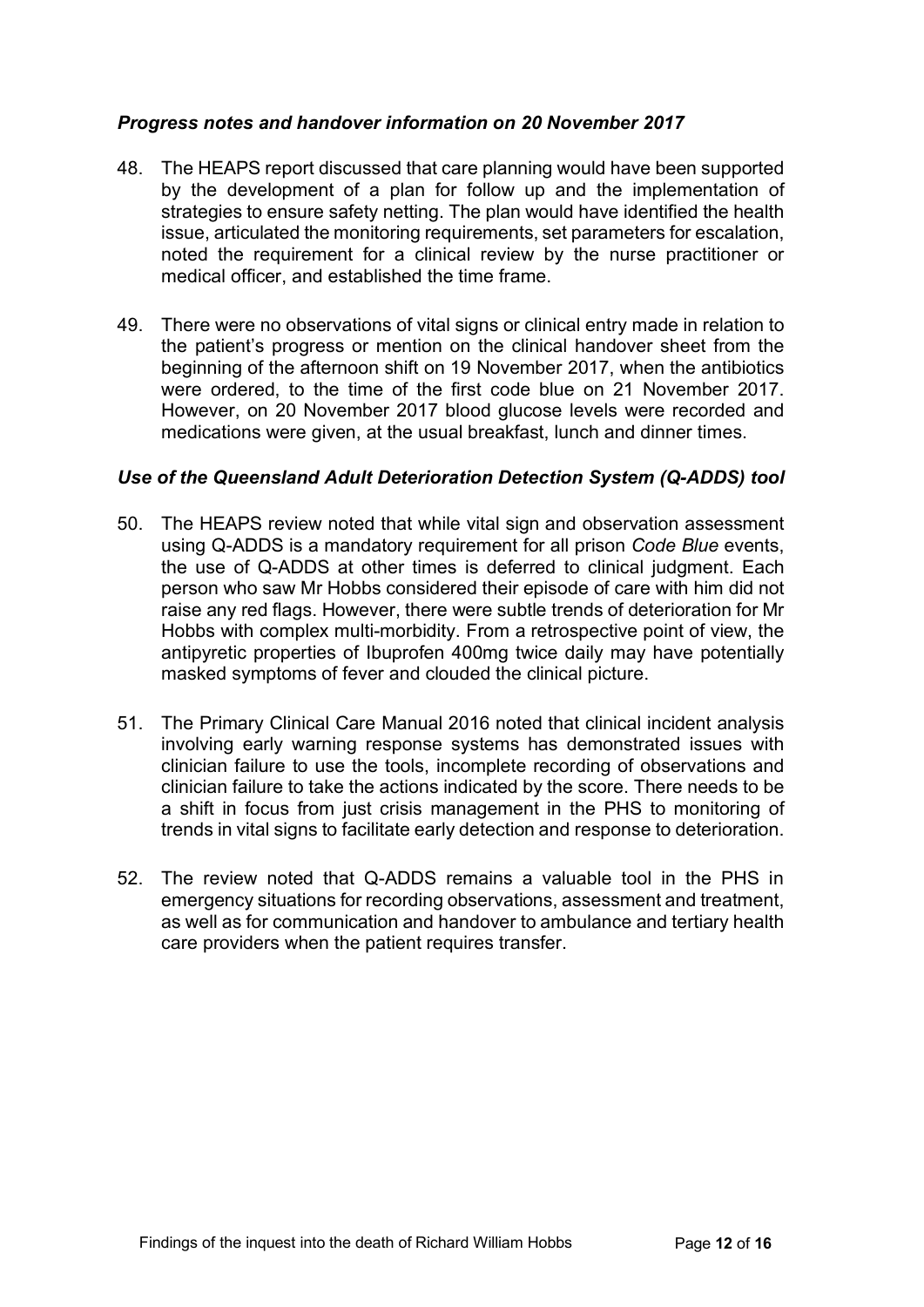#### *HEAPS conclusions and Prison Health Services and West Moreton Hospital & Health Service' response*

- 53. The HEAPS report concluded that while no red flags were raised for each clinician who saw Mr Hobbs, there were subtle trends in deterioration for him, and he eventually experience a cardiac arrest.
- 54. The HEAPS report made three recommendations to reduce the risk of recurrence and make care safer:
	- i. Nursing Director and Clinical Director, for the Prison Health Service (PHS) to review the local business rules for the use of the Queensland Adult Detection System (Q-ADDS), to extend the use of the tool to include the recording of general daily observations;
	- ii. Nursing Director and Clinical Director, for the Brisbane PHS to review clinical handover tools and redesign the tools so that they highlight patients of concern;
	- iii. Nursing Director and Clinical Director, for the PHS to develop an escalation process from the nurse practitioner to medical officer.
- 55. The Director of Operations/ Nursing Director Prison Health Services, West Moreton Hospital & Health Service provided a statement dated 23 November 2018, confirming that all three recommendations of the HEAP report had been completed.<sup>[24](#page-12-0)</sup>
	- Recommendation 1 the updated form will allow nursing staff to more easily detect if a prisoner's health status is deteriorating and to escalate this to a medical officer. This use of this tool will assist in preventing the events that occurred in Mr Hobbs' situation.
	- Recommendation 2 the revised tool contains an escalation process. This clinical handover tool is conducted shift to shift and completed by nursing staff. Education for all relevant staff has been provided.
	- Recommendation  $3 -$  the new escalation process will give clear guidance for nurse practitioners of when and how to escalate concerns about a prisoner's health to a medical officer. Education to all relevant staff has been provided.
- 56. In addition to the HEAPS recommendations, WMHHS wrote to QCS and the QAS about the absence of a suitable ramp at the rear of the BCC health centre at the ambulance bay. The ramp has since been constructed and has been in use since 8 March 2019.

<span id="page-12-0"></span><sup>24</sup> Ex B4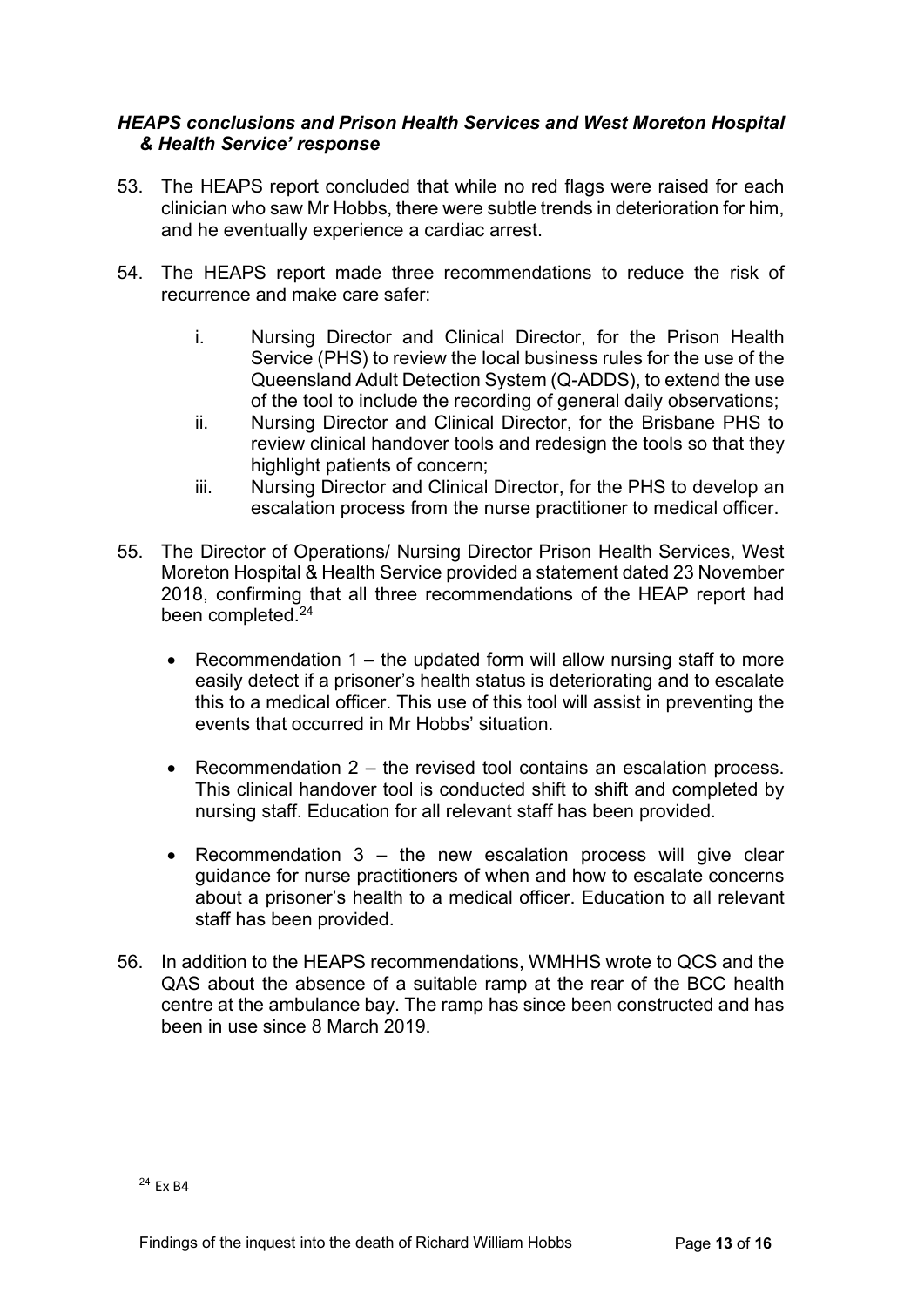## **Clinical Forensic Medicine Unit Medical Review**

- 57. Dr Natalie MacCormick of the Clinical Forensic Medicine Unit conducted a review of the medical treatment provided to Mr Hobbs while he was in custody. After considering the relevant materials, including the HEAPS and the autopsy reports, Dr MacCormick concluded that Mr Hobbs received appropriate medical care while incarcerated at BCC.
- 58. Dr MacCormick noted that Mr Hobbs was regularly reviewed by nursing and medical staff who appeared to have been attentive his concerns. Decisions to transfer him to the hospital for further investigation were made appropriately and in a timely fashion. Clinical issues identified at hospital visits were followed up appropriately by the prison staff and clinical documentation was generally clearly detailed.
- 59. Dr MacCormick also concluded that the medical care received at the Princess Alexandra Hospital was also reasonable. She said that Mr Hobbs had significant cardiac risk factors and acute coronary syndrome was appropriately excluded during his repeated presentations.
- 60. Dr MacCormick was not convinced of the diagnosis of costochondritis (an inflammation of the cartilage that connects a rib to the sternum). Pain from this condition may mimic that of a heart attack or other heart conditions. She considered that it may have been prudent to arrange an exercise stress test or echocardiogram to evaluate the function of his heart, and further investigations on 17 November 2017 may have revealed congestive cardiac failure.
- 61. Dr MacCormick also expressed some concern about the communication from the RBWH to the BCC Health Centre following the cardiology outpatient review and medication changes on 13 November 2017. She noted that the decision to commence regular ibuprofen and colchicine therapy was potentially questionable in a patient with heart disease, acute kidney injury, deranged liver enzymes and gastro-oesophageal reflux disease.
- 62. I note that the letter from the Cardiology Department at the RBWH to the BCC Medical Centre dated 21 November 2017 indicates that there was a suspicion of post percutaneous coronary intervention pericarditis. The plan was to trial Mr Hobbs on Ibuprofen for two weeks as well as colchicine for three months with renal function to be monitored.
- 63. Dr MacCormick considered that colchicine therapy may have also contributed to Mr Hobbs' sudden deterioration. However, as this drug was not analysed for on toxicology it is difficult to comment whether it contributed to the death.
- 64. Dr MacCormick was asked whether the lack of assessment and consultation with a nurse practitioner or VMO following the code blue on the morning of Mr Hobbs' death contributed to his cardiac event or death. Dr MacCormick noted that his vital signs on the morning of 21 November 2017 were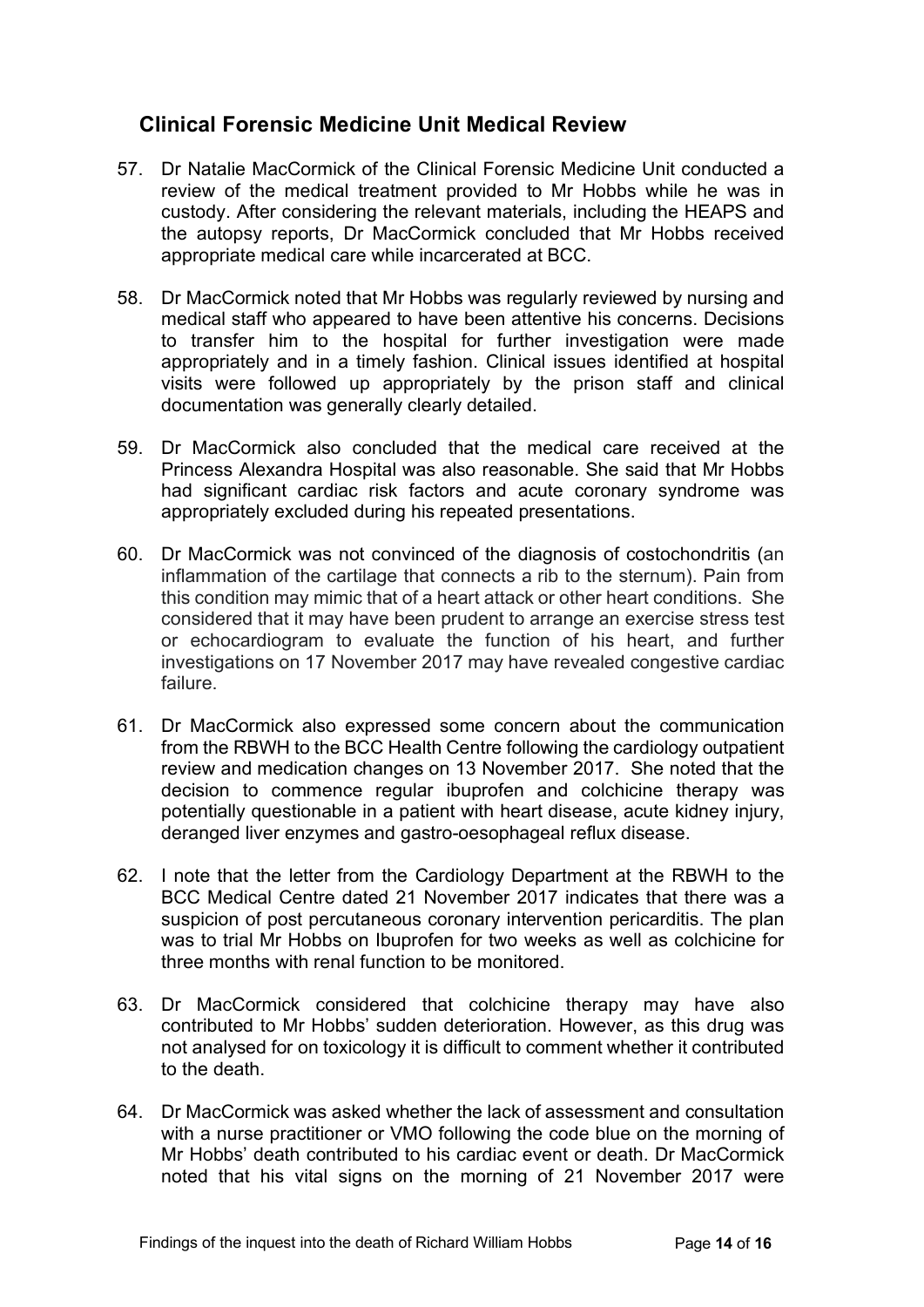acceptable and the decision to return him to his cell was reasonable. Dr MacCormick also noted that Mr Hobbs declined to be assessed at noon on that day. Accordingly, his clinical status at that time was unclear. While an assessment by the nurse practitioner or VMO at that time may have changed the outcome, Mr Hobbs declined that assessment.

65. Dr MacCormick concluded that the requirement for Mr Hobbs to walk four metres to the ambulance from the health centre was one of several factors that contributed to his cardiac event and death, given his acute unstable condition combined with his pre-existing limited exercise tolerance and coronary artery disease. Dr MacCormick said that from a patient safety perspective the absence of a ramp connecting the ambulance bay was a matter requiring urgent review.

## <span id="page-14-0"></span>**Conclusions**

- 66. Mr Hobbs' death was the subject of a police investigation. That investigation has been considered by me and I accept that the death was from natural causes with no suspicious circumstances associated with it.
- 67. None of the correctional officers involved at BCC contributed to his death. I am satisfied that Mr Hobbs was given appropriate medical care by staff at BCC and the PAH while he was admitted there. His death could not have reasonably been prevented.
- 68. It is an accepted principle that the health care provided to prisoners should not be of a lesser standard than that provided to other members of the community. The evidence tendered at the inquest, including Dr MacCormick's review, established the adequacy of the medical care provided to Mr Hobbs when measured against this benchmark. The issue she identified in relation to the absence of a ramp from the health centre has now been addressed.
- 69. The significance of the prescription of colchicine one week before his death could not be investigated further as its presence was not detected on autopsy as part of routine toxicology. Given the proximity of this prescription to his death and the extent of his other co-morbidities I consider it was unlikely to have altered the outcome.
- 70. Although its use is off-label, low-dose colchicine is reported to be well tolerated with infrequent side effects, although high doses, specifically with prolonged use, can lead to irreversible toxicity. The European Society of Cardiology's 2015 Guidelines for the diagnosis and management of pericardial diseases support the concurrent use of colchicine with NSAIDs to prevent recurrent pericarditis. It is common practice to use colchicine for the first episode of pericarditis, unless there are specific contraindications.<sup>[25](#page-14-1)</sup> It was clear that the cardiology department at the RBWH were mindful of the need to monitor Mr Hobbs renal function after he started this medication.

<span id="page-14-1"></span><sup>25</sup> Pericarditis, Australian Family Physician, 2017, Volume 46, No.11, Pages 810-814